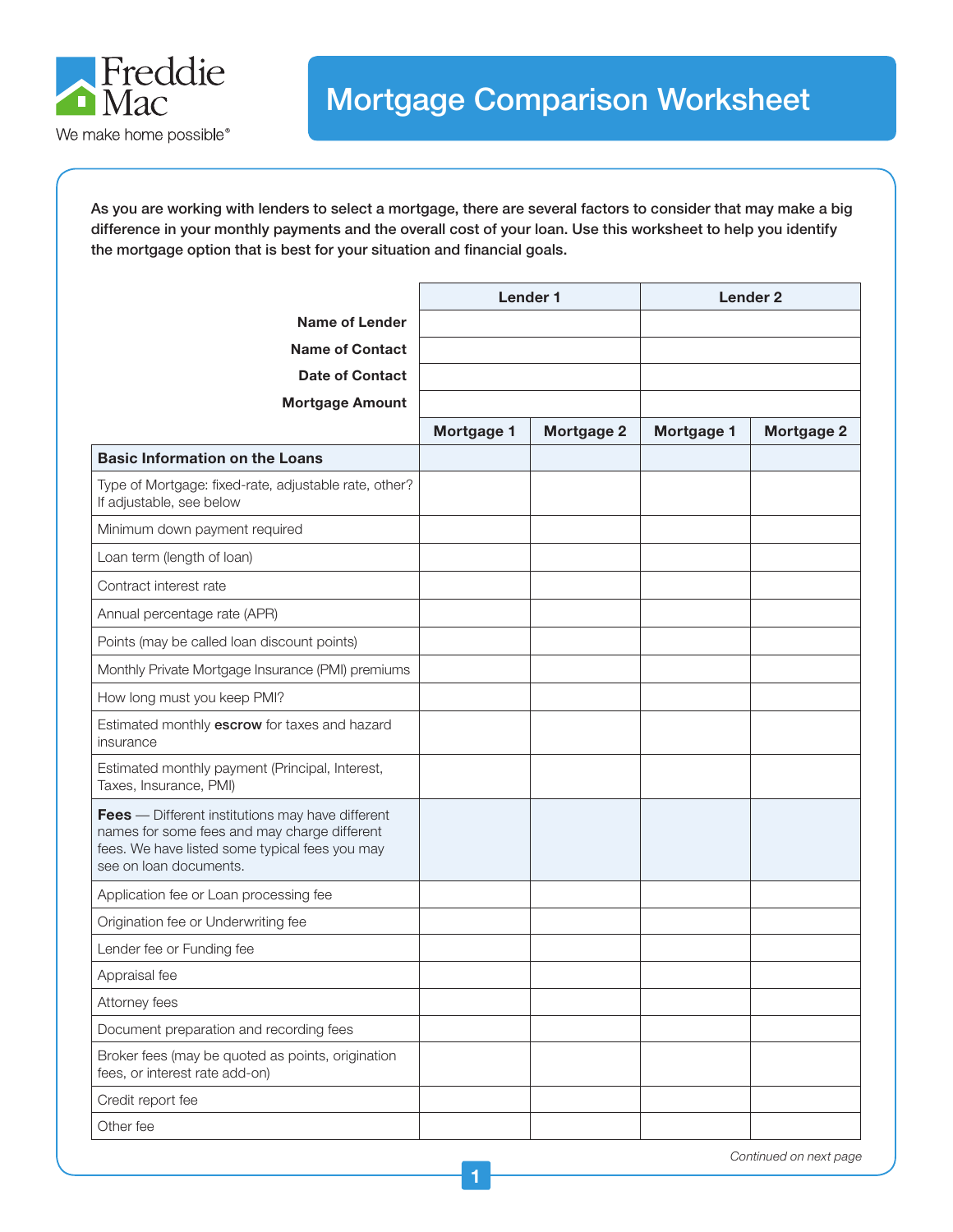## Freddie Mac<sup>®</sup>

## Mortgage Comparison Worksheet

|                                                                                        | <b>Lender 1</b> |                   | Lender <sub>2</sub> |            |
|----------------------------------------------------------------------------------------|-----------------|-------------------|---------------------|------------|
| Name of Lender                                                                         |                 |                   |                     |            |
|                                                                                        | Mortgage 1      | <b>Mortgage 2</b> | Mortgage 1          | Mortgage 2 |
| <b>Other Costs at Closing/Settlement</b>                                               |                 |                   |                     |            |
| Title search/Title insurance                                                           |                 |                   |                     |            |
| - For lender                                                                           |                 |                   |                     |            |
| - For you                                                                              |                 |                   |                     |            |
| Estimated prepaid amounts for interest, taxes,<br>hazard insurance, payments to escrow |                 |                   |                     |            |
| State and local taxes, stamp taxes, transfer taxes                                     |                 |                   |                     |            |
| Flood determination                                                                    |                 |                   |                     |            |
| Prepaid Private Mortgage Insurance (PMI)                                               |                 |                   |                     |            |
| Surveys and home inspections                                                           |                 |                   |                     |            |
| <b>Total Fees and Other Closing/Settlement</b><br><b>Cost Estimates</b>                |                 |                   |                     |            |

| <b>Other Questions and Considerations</b><br>about the Loan                   |  |  |
|-------------------------------------------------------------------------------|--|--|
| Are any of the fees or costs waivable?                                        |  |  |
| <b>Prepayment penalties</b>                                                   |  |  |
| Is there a prepayment penalty?                                                |  |  |
| Is so, how much is it?                                                        |  |  |
| How long does the penalty period last?<br>(for example, 3 years? 5 years?)    |  |  |
| Are extra principal payments allowed?                                         |  |  |
| Lock-ins                                                                      |  |  |
| Is the lock-in agreement in writing?                                          |  |  |
| Is there a fee to lock-in?                                                    |  |  |
| When does the lock-in occur $-$ at application,<br>approval, or another time? |  |  |
| How long will the lock-in last?                                               |  |  |
| If the rate drops before closing, can you lock-in<br>at a lower rate?         |  |  |

*Continued on next page*